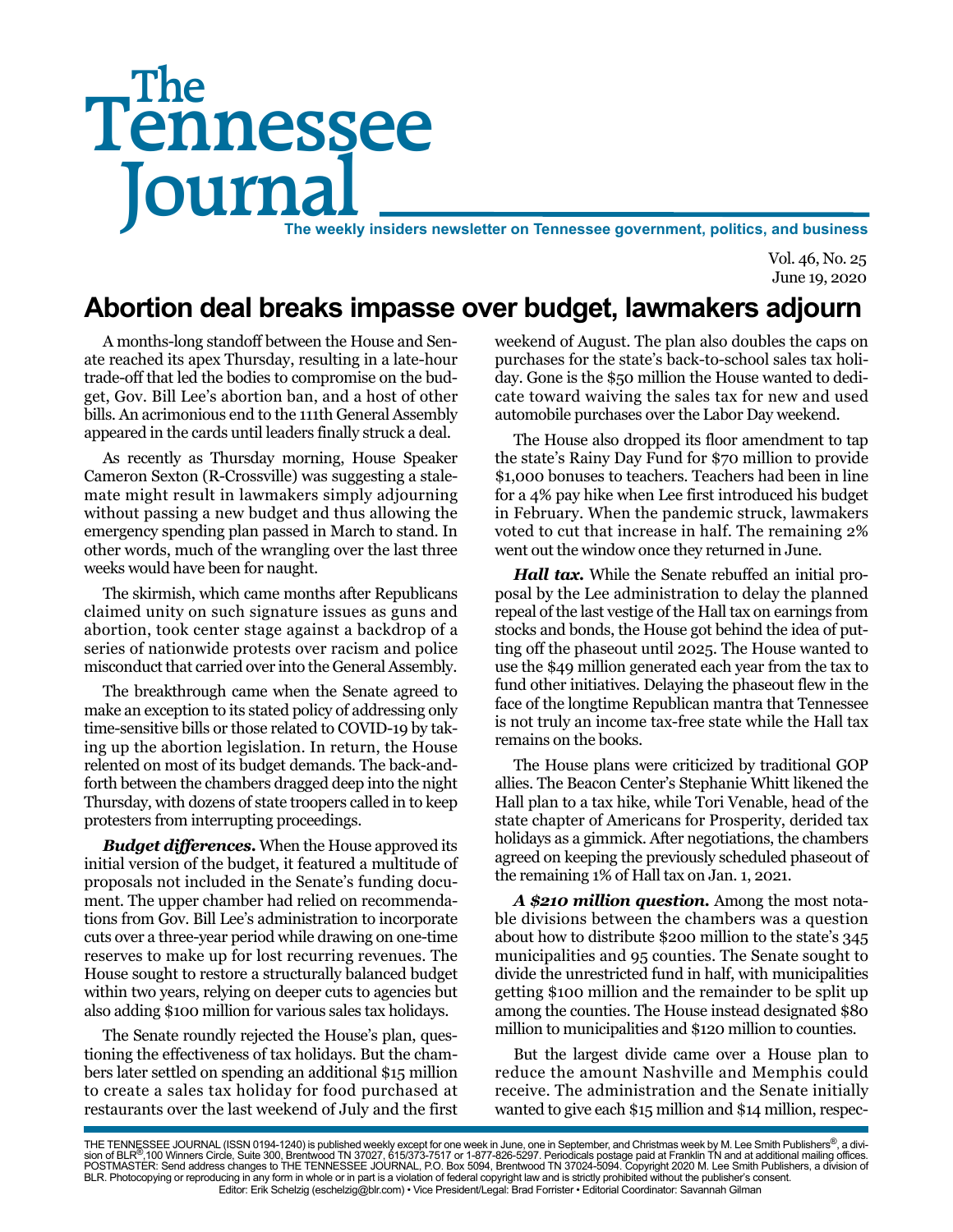tively. The House tried to cap the amount at \$5 million each, with Majority Leader William Lamberth (R-Portland) arguing "small town USA" needed the money more than the state's two most populous cities, which were already getting federal coronavirus relief funds.

Sen. Ferrell Haile (R-Gallatin), who represents a sliver of Nashville, pushed back at what he called an "unfair" move to cut funding for the large cities. The chambers ultimately settled on an arrangement that boosts the fund to \$210 million, returning \$10 million to Memphis and Nashville.

*Abortion bill.* It was after midnight when the Senate finally took up the abortion bill, which would ban the termination of pregnancies as early as when the first heartbeat is detected. The measure includes a severability "ladder" aimed at keeping provisions of the law in place if other components are found unconstitutional. Senate Minority Leader Jeff Yarbro (D-Nashville) criticized the decision to take up the bill while the public was barred from attendance and after leaders had stated the measure wouldn't be addressed this session. The bill, which both chambers overwhelmingly approved, is almost certain to draw a swift court challenge.

*Retroactive immunity.* A bill to provide businesses immunity from COVID-19 lawsuits failed among House misgivings that backdating the effective date to the start of the pandemic might run afoul of the Tennessee Constitution's ban on enacting retroactive laws.

*House battles.* Heading into what was expected to be the final week of the 111th General Assembly, expectations were centered around the widely anticipated budget showdown between the House and Senate. But as the week unfolded, the House took center stage as its proceedings devolved into an ugly two-day squabble following a Republican rejection of a resolution to honor the life of a slain African-American teenager.

The rancor began on Monday when protesters attempting to enter the Capitol were blocked by law enforcement officials, who cited the building's closure due to COVID-19. Republican leaders expressed reluctance to allow demonstrators inside, eventually conceding to grant access to a small number amid accusations they were being treated differently than other visitors such as Republican U.S. Senate candidate Bill Hagerty.

Conditions reached a fever pitch on Tuesday after Lamberth announced he could not support the resolution memorializing Ashanti Nikole Posey, a 17-year-old high school student from Nashville who was killed in April when she was allegedly involved in a small marijuana sale. Lamberth said after doing "research" about Posey, he could not support the resolution because of her "behavior" and "choices that she was involved in."

Rep. Harold Love (D-Nashville), the resolution's sponsor, argued Posey had not been convicted of a crime. The House erupted into chaos after a 45-1 vote on the resolution, with 39 Republicans abstaining to deny the measure the 50 votes needed to pass.

Rep. Antonio Parkinson (D-Memphis) yelled profanities on the floor in frustration, leading Speaker Sexton

to urge Democrats to maintain decorum. Protesters were removed from the gallery after breaking out in chants and jeers. They included Justin Jones, who was just coming off of a ban from the Capitol after throwing a partial cup of fluid at then-House Speaker Glen Casada (R-Franklin). Rep. Andy Holt (R-Dresden) chastised his colleagues for the expletives on the floor.

On Wednesday, the chamber's tense tone continued, with Sexton proactively ordering a meeting between party leaders to address the lingering tension. The meeting lasted about two hours, with representatives of both parties calling it productive.

But as the chamber considered its version of the budget, frustrations once again reached a boiling point. Parkinson leveled a charge that the spending plan forced members to "fund and promote racism and slavery" because it did not include proposals from black lawmakers. House Republican Caucus Chairman Jeremy Faison (R-Cosby) took issue with the assertion, saying Parkinson's suggestion was racist in its own right. Rep. Matthew Hill (R-Jonesborough) noted the chamber's finance committee includes several black lawmakers.

During the budget debate, protesters were once again ordered to be removed from the gallery after an impromptu recitation of the Lord's Prayer when the chamber rejected an amendment to fund the removal of the Nathan Bedford Forrest bust.

While heated end-of-session battles have long been commonplace, Rep. Rick Staples (D-Knoxville) noted the tension in the air over racial matters was so thick it could be cut with a knife. In one of its final acts of the session, the Senate — one day after having a moment of silence — voted again to honor the life of Ashanti Nikole Posey, though this time it was in the form of a Senate resolution that didn't require a vote by the House.

#### *From the courts* **State GOP stunned by U.S. Supreme Court ruling on LGBTQ protections**

A U.S. Supreme Court decision this week extended legal protections to lesbian, gay, and transgender workers from being fired, disciplined, or rejected for a job based on their sexual orientation. While the high court's 6-3 decision was quickly heralded by LBGTQ advocates, reaction from Tennessee's top Republicans was muted.

In recent years, conservative members of the General Assembly have introduced an array of legislation critics said would discriminate against members of the LGBTQ community. Last year saw the introduction of bills seeking to require the attorney general to defend schools that enforce policies requiring students to use bathrooms that correspond with their sex at birth and two separate proposals aimed at ignoring the court's gay marriage precedent. In January, Gov. Bill Lee signed off on a law that allows adoption agencies to deny service to same-sex couples based on religious grounds.

The Supreme Court's decision most notably flies in the face of a bill approved in the House just last year, which critics said would undercut LGBTO antidiscrimi-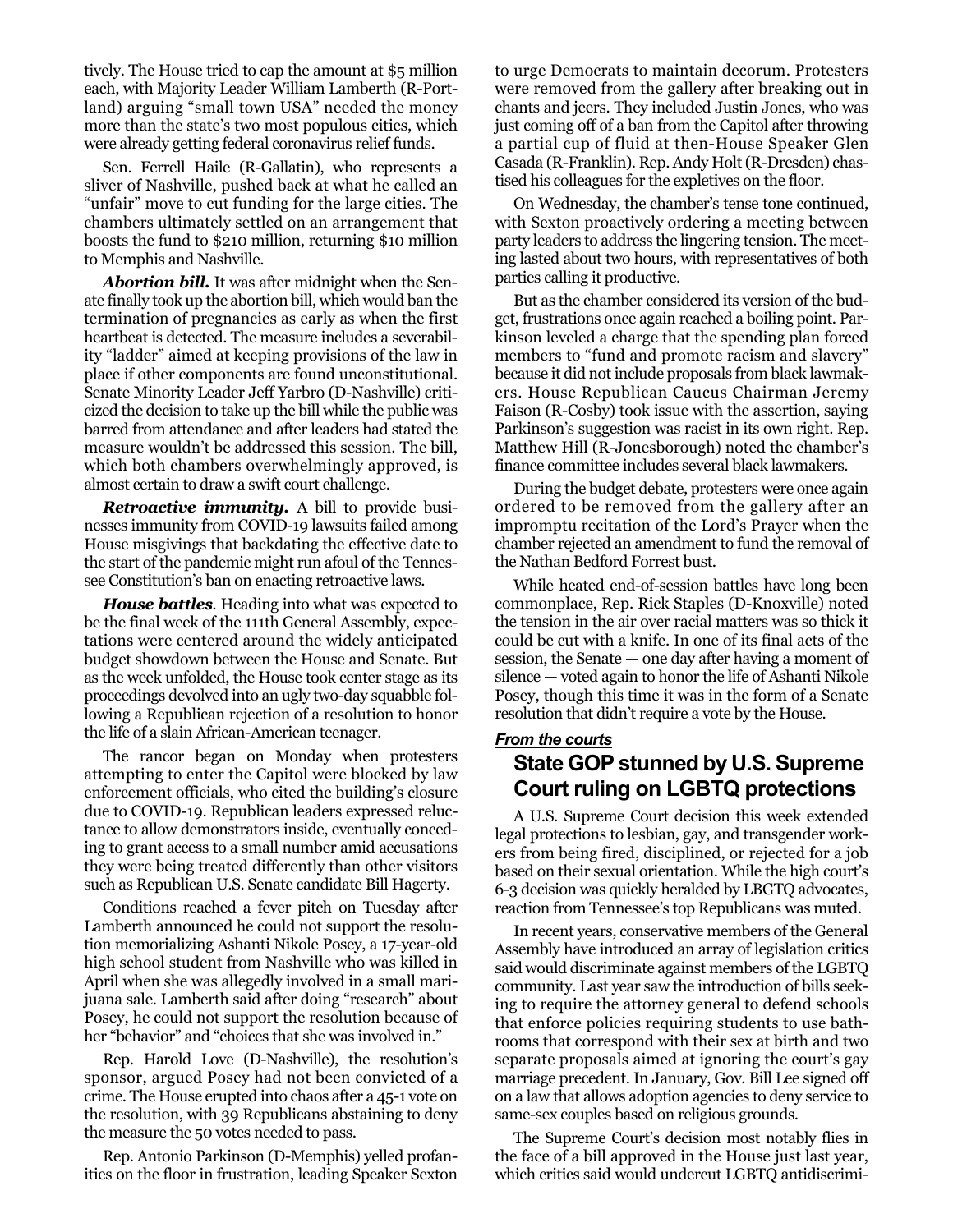## Tennessee News Digest

● The merger of Memphis-based First Horizon National Corp. and IberiaBank Corp. has received regulatory approval from the Federal Reserve System's board of governors. The merger, which is expected to be completed in July, would make the company one of the top 25 banks in the country.

● QTC, a disability and occupational health examination service company, announced plans to invest \$5 million to

create an operations center that will bring 410 jobs to Nashville.

● NASCAR announced its All-Star Race will be moved from Charlotte to Bristol Motor Speedway. The July 15 event will be the first time fans will be allowed at a race since the start of the COVID-19 pandemic. Race organizers said Gov. Bill Lee and Sullivan County officials will allow 30,000 fans to attend the event. The speedway has a capacity of 146,000.

● The Tennessee Department of Transportation will receive \$11 million in federal funding to install fiber optic communications, including closed-circuit cameras and message signs, along 143 miles of Interstate 40.

● Cineworld, the parent company of Knoxville-based Regal Cinemas, announced plans to reopen its theaters in July. The company closed its 543 locations in 42 states in March.

nation protections. The bill, sponsored by Rep. Jason Zachary (R-Knoxville), sought to bar cities and state agencies from taking discriminatory action against businesses that have internal policies complying with state law. Critics said the measure would have let employers adopt policies that would discriminate against LGBTQ people. Despite the House passing the bill on a 68-22 vote, the bill failed in the Senate.

In recent years, lawmakers have approved a host of laws aimed at members of the LGBTQ community. Most famously, the legislature spearheaded an effort to initiate a constitutional amendment banning same-sex marriage. The 2006 referendum was approved by 81% of voters but was overturned after the Supreme Court's landmark 2015 *Obergefell v. Hodges* decision.

In 2011, lawmakers approved a bill to forbid municipalities from passing inclusive, nondiscrimination ordinances. In 2016, a law was enacted that let Tennessee therapists deny counseling services to anyone on the grounds of religious values. In 2017, the legislature approved a law to mandate state code be interpreted by a "natural and ordinary" meaning. The legislation, which faced an unsuccessful legal challenge, was viewed as a way to prevent same-sex couples from being treated the same as heterosexual families.

This week's ruling was written by Justice Neil Gorsuch, President Donald Trump's first appointee to the high court, and was supported by Republican Chief Justice John Roberts. Tennessee Republicans largely remained quiet on social media, with a notable exception. Speaking to reporters on Tuesday, U.S. Sen. Lamar Alexander (R-Maryville) said all Americans are entitled to dignity and respect, adding the "Supreme Court has spoken and now it's the law of the land."

*Immigration.* Just as the dust was settling on the LGBTQ decision, the high court issued another Robertsauthored opinion declaring the president couldn't immediately dismantle the Deferred Action for Childhood Arrivals, or DACA, program for 700,000 children living in the United States without legal authorization. The state legislature has long debated whether to provide in-state tuition to DACA students who grew up in Tennessee, but bills along those lines have failed to date.

*Third time a charm?* Attorney General Herbert Slatery is once again asking the state Supreme Court to fast-track an appeal of a case lost on the trial court level. This time it's for his appeal of Nashville Chancellor Ellen

Hobbs Lyle's ruling that the state must make mail-in ballots available to anyone who fears being infected by COVID-19 if they were required to vote in person.

The high court turned down other recent calls by Slatery to bypass the intermediate Court of Appeals, including for a challenge of another Nashville chancellor's finding that the state's school voucher law is unconstitutional and for his effort to undo a plea agreement exchanging an inmate's death sentence for life in prison.

#### *From the campaign trail*

#### **Hagerty doubles down on calling for military response to demonstrations**

Former U.S. Ambassador to Japan and Republican U.S. Senate candidate Bill Hagerty criticized a planned demonstration around the state Capitol in Nashville, doubling down on his call for President Donald Trump to mobilize the military to respond to civil unrest.

Hagerty's main opponent, Nashville trauma surgeon Manny Sethi, has opposed the move to bring in activeduty troops, saying the role is better suited for the National Guard. But that hasn't kept Sethi from engaging in some strong rhetoric about the protests in his ads. In his latest spot, Sethi called the death of George Floyd in Minneapolis tragic, but he argues the "radical left" wants to use the killing to "start a race war."

Sethi announced endorsements this week by two state lawmakers, Rep. Jay Reedy (R-Erin) and Sen. Janice Bowling (R-Tullahoma).

*The Darden difference?* Former Johnson City Mayor Steve Darden is touting his experience as an attorney, mediator, and councilman as reasons why he is the best pick for the congressional seat being vacated by U.S. Rep. Phil Roe (R-Johnson City). Darden is dubbing his qualifications as the "Darden Difference" while on the campaign trail. It remains to be seen whether that will be enough to help him rise above the 15 other aspirants for the GOP nomination in the heavily Republican district, including state Sen. Rusty Crowe, pharmacist Diana Harshbarger, former Kingsport Mayor John Clark, and state Reps. David Hawk and Timothy Hill.

*Hill fight.* Hill's brother, Rep. Matthew Hill, was incensed this week when his plans to include a \$10,000 appropriation for a veterans memorial in Washington County were thwarted when Crowe announced in the Senate he would pay for it out of his own pocket.